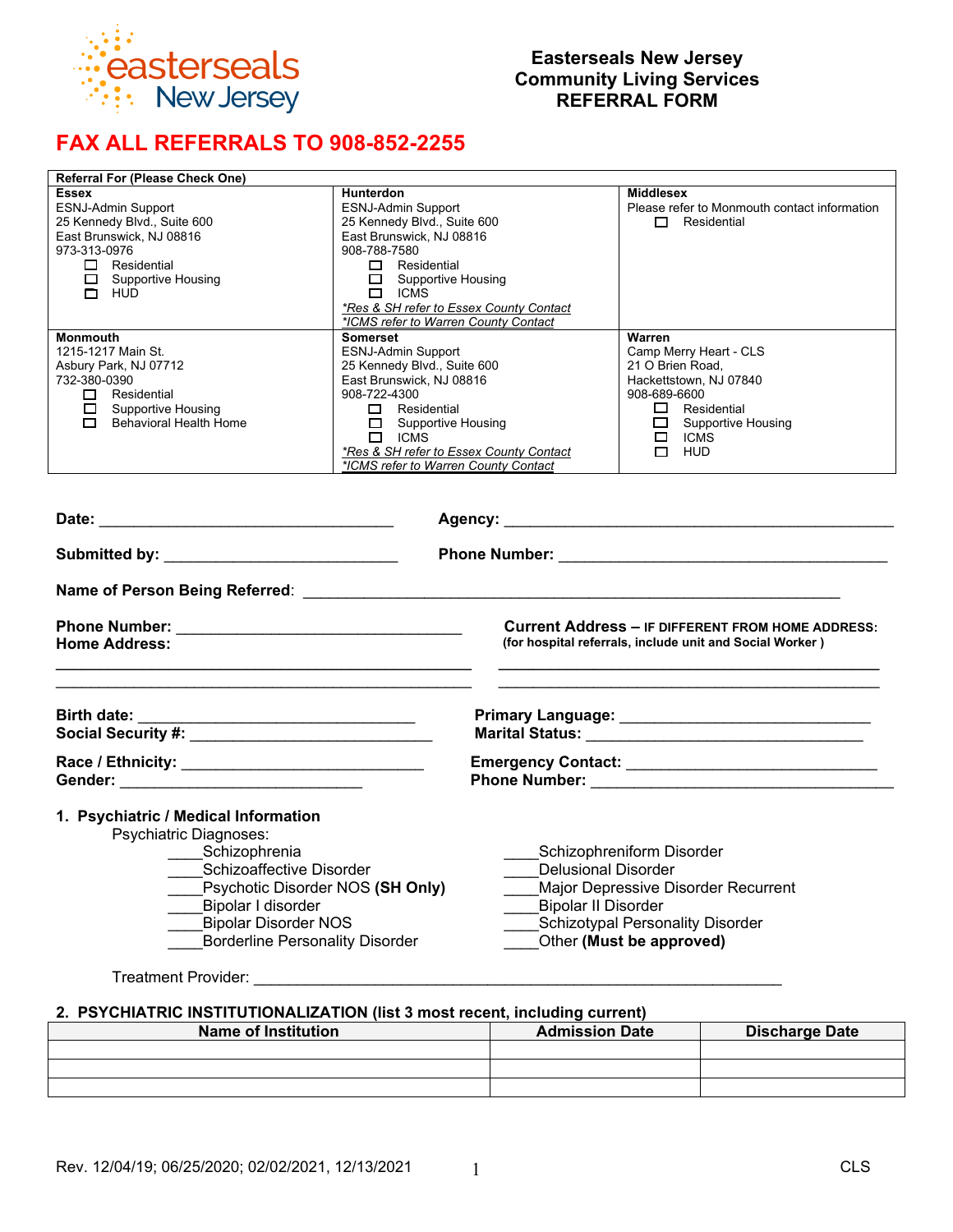

#### **3. CURRENT MEDICATIONS:**

| <b>Medication / Dose; Route; Frequency</b> | <b>Medication / Dose; Route; Frequency</b> |
|--------------------------------------------|--------------------------------------------|
|                                            |                                            |
|                                            |                                            |
|                                            |                                            |
|                                            |                                            |
|                                            |                                            |

\_\_\_\_\_\_\_\_\_\_\_\_\_\_\_\_\_\_\_\_\_\_\_\_\_\_\_\_\_\_\_\_\_\_\_\_\_\_\_\_\_\_\_\_\_\_\_\_\_\_\_\_\_\_\_\_\_\_\_\_\_\_\_\_\_\_\_\_\_\_\_\_\_\_\_\_\_\_\_\_\_\_\_\_\_\_\_\_\_\_\_\_\_\_\_\_\_

\_\_\_\_\_\_\_\_\_\_\_\_\_\_\_\_\_\_\_\_\_\_\_\_\_\_\_\_\_\_\_\_\_\_\_\_\_\_\_\_\_\_\_\_\_\_\_\_\_\_\_\_\_\_\_\_\_\_\_\_\_\_\_\_\_\_\_\_\_\_\_\_\_\_\_\_\_\_\_\_\_\_\_\_\_\_\_\_\_\_\_\_\_\_\_\_\_ \_\_\_\_\_\_\_\_\_\_\_\_\_\_\_\_\_\_\_\_\_\_\_\_\_\_\_\_\_\_\_\_\_\_\_\_\_\_\_\_\_\_\_\_\_\_\_\_\_\_\_\_\_\_\_\_\_\_\_\_\_\_\_\_\_\_\_\_\_\_\_\_\_\_\_\_\_\_\_\_\_\_\_\_\_\_\_\_\_\_\_\_\_\_\_\_\_

\_\_\_\_\_\_\_\_\_\_\_\_\_\_\_\_\_\_\_\_\_\_\_\_\_\_\_\_\_\_\_\_\_\_\_\_\_\_\_\_\_\_\_\_\_\_\_\_\_\_\_\_\_\_\_\_\_\_\_\_\_\_\_\_\_\_\_\_\_\_\_\_\_\_\_\_\_\_\_\_\_\_\_\_\_\_\_\_\_\_\_\_\_\_\_\_\_ \_\_\_\_\_\_\_\_\_\_\_\_\_\_\_\_\_\_\_\_\_\_\_\_\_\_\_\_\_\_\_\_\_\_\_\_\_\_\_\_\_\_\_\_\_\_\_\_\_\_\_\_\_\_\_\_\_\_\_\_\_\_\_\_\_\_\_\_\_\_\_\_\_\_\_\_\_\_\_\_\_\_\_\_\_\_\_\_\_\_\_\_\_\_\_\_\_

**4. HISTORY OF DRUG AND/OR ALCOHOL ABUSE (please give details):** 

# **LAST USE** \_\_\_\_\_\_\_\_\_\_\_\_\_\_\_\_\_\_\_\_\_\_\_\_\_\_\_\_\_\_\_\_\_\_\_\_\_\_\_\_\_\_\_\_\_\_\_\_\_

**5. HISTORY OF SUICIDAL IDEATION/PLANS/ATTEMPTS (please include dates and details):** 

#### **6. HISTORY OF AGGRESSIVE AND/OR VIOLENT BEHAVIOR (please give details):**

**7. IS CONSUMER CURRENTLY ON KROL STATUS (found not guilty of criminal charges due to a mental illness)? YES** If Yes, Please Explain: \_\_\_\_\_\_\_\_\_\_\_\_\_\_\_\_\_\_\_\_\_\_\_\_\_\_\_\_\_\_\_\_\_\_\_\_\_\_\_\_\_\_\_\_\_\_\_\_\_\_\_\_\_\_\_\_\_\_\_\_\_\_\_

\_\_\_\_\_\_\_\_\_\_\_\_\_\_\_\_\_\_\_\_\_\_\_\_\_\_\_\_\_\_\_\_\_\_\_\_\_\_\_\_\_\_\_\_\_\_\_\_\_\_\_\_\_\_\_\_\_\_\_\_\_\_\_\_\_\_\_\_\_\_\_\_\_\_\_\_\_\_\_\_\_\_\_\_\_\_\_\_\_\_\_\_\_\_\_\_\_

**NO**

#### **8. PENDING LEGAL CHARGES**

| (Name)                                                                                                                                                                                                                                                                                                                                                                              |  | (Address)                                            | (Phone)                               |
|-------------------------------------------------------------------------------------------------------------------------------------------------------------------------------------------------------------------------------------------------------------------------------------------------------------------------------------------------------------------------------------|--|------------------------------------------------------|---------------------------------------|
|                                                                                                                                                                                                                                                                                                                                                                                     |  |                                                      |                                       |
| <b>10. REASON FOR REFERRAL:</b>                                                                                                                                                                                                                                                                                                                                                     |  |                                                      |                                       |
| Daily Living Skills Assistance:                                                                                                                                                                                                                                                                                                                                                     |  | Linkages to Community Resources: ___                 |                                       |
| Housing Needs (Specify below):                                                                                                                                                                                                                                                                                                                                                      |  | Linkages to Medical/Psychiatric Services: ___        |                                       |
| <b>Budgeting Management:</b>                                                                                                                                                                                                                                                                                                                                                        |  | Employment/Vocational Assistance:                    |                                       |
| Mental Health Counseling:                                                                                                                                                                                                                                                                                                                                                           |  | Other: $\frac{1}{1}$                                 |                                       |
|                                                                                                                                                                                                                                                                                                                                                                                     |  |                                                      |                                       |
|                                                                                                                                                                                                                                                                                                                                                                                     |  |                                                      |                                       |
|                                                                                                                                                                                                                                                                                                                                                                                     |  |                                                      |                                       |
| 11. RESOURCES (Please list amounts if known):                                                                                                                                                                                                                                                                                                                                       |  |                                                      |                                       |
|                                                                                                                                                                                                                                                                                                                                                                                     |  | $\begin{tabular}{ll} $\square$ & AFDC \end{tabular}$ |                                       |
| $\begin{array}{ccccccc}\n\square & SSI & & & & & & \square & AFDC \end{array} \qquad \qquad \begin{array}{ccccccc}\n\square & AFDC & & & & & & \square & & \square & & \square & & \square & & \square & & \square & & \square & & \square & & \square & & \square & & \square & & \square & & \square & & \square & & \square & & \square & & \square & &$<br>$\Box$ SSA _________ |  | $\Box$ Gen. Asst: ___________                        |                                       |
|                                                                                                                                                                                                                                                                                                                                                                                     |  | Private Insurance / Medicare #:                      | □ Payee: ___________<br>$\Box$ Other: |

If Yes, Explain: \_\_\_\_\_\_\_\_\_\_\_\_\_\_\_\_\_\_\_\_\_\_\_\_\_\_\_\_\_\_\_\_\_\_\_\_\_\_\_\_\_\_\_\_\_\_\_\_\_\_\_\_\_\_\_\_\_\_\_\_\_\_\_\_\_\_\_\_\_\_\_\_\_\_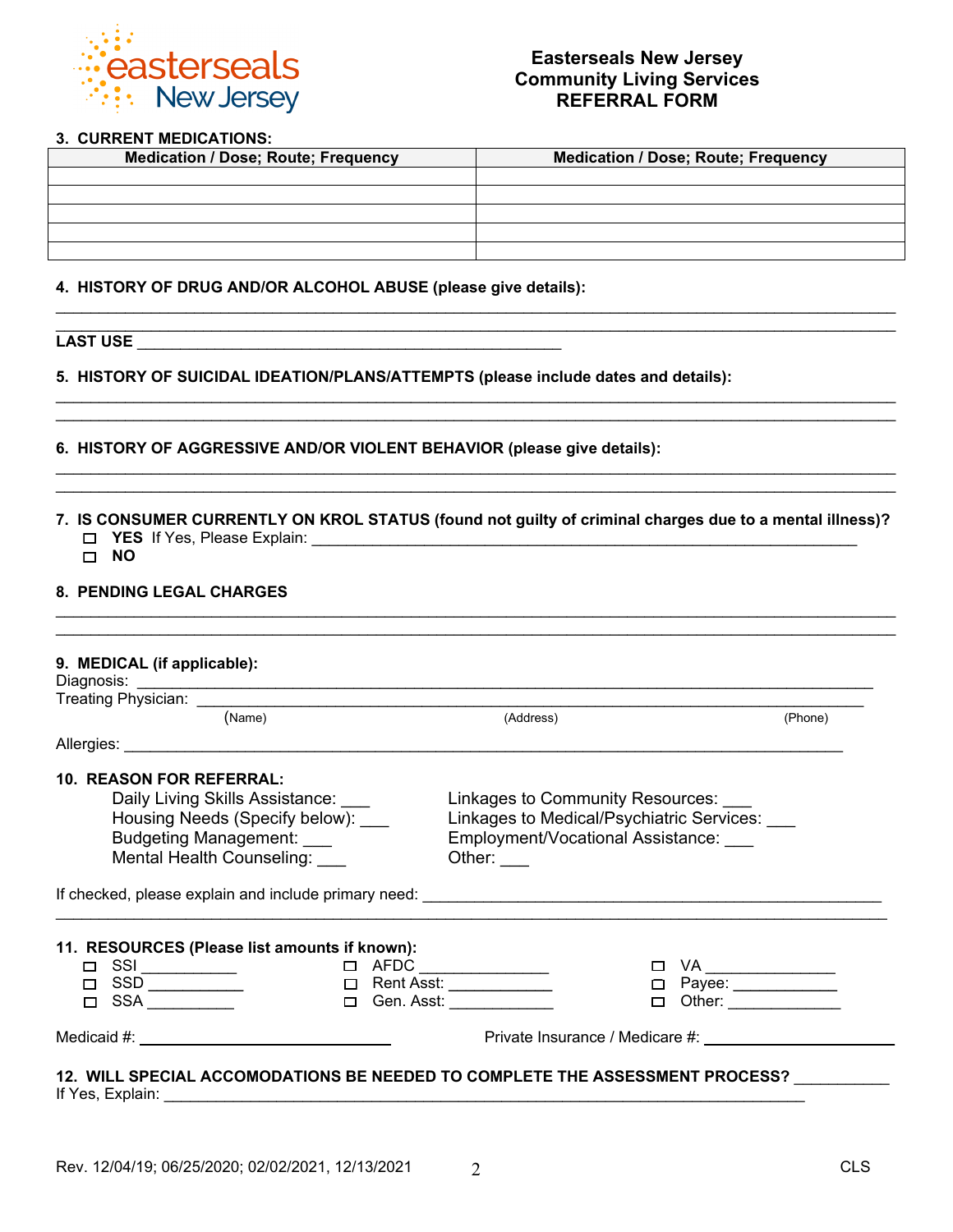

#### **EASTERSEALS NEW JERSEY AUTHORIZATION FOR RELEASE OF INFORMATION FORM**

I hereby authorize Easterseals New Jersey to (check one or both as it applies)

 $\Box$  disclose to

 $\Box$  request from  $\mathcal{L}_\mathcal{L} = \{ \mathcal{L}_\mathcal{L} = \{ \mathcal{L}_\mathcal{L} = \{ \mathcal{L}_\mathcal{L} = \{ \mathcal{L}_\mathcal{L} = \{ \mathcal{L}_\mathcal{L} = \{ \mathcal{L}_\mathcal{L} = \{ \mathcal{L}_\mathcal{L} = \{ \mathcal{L}_\mathcal{L} = \{ \mathcal{L}_\mathcal{L} = \{ \mathcal{L}_\mathcal{L} = \{ \mathcal{L}_\mathcal{L} = \{ \mathcal{L}_\mathcal{L} = \{ \mathcal{L}_\mathcal{L} = \{ \mathcal{L}_\mathcal{$ 

(Specify individual, agency, organization, and address) The following information regarding (name of individual receiving services):

(Address)

(Date of birth) (Social Security Number)

for the purpose of

Dates of services \_\_\_\_\_\_\_\_\_\_\_\_\_\_\_\_\_\_\_\_\_\_\_\_\_\_\_\_\_\_\_\_\_\_\_\_\_\_\_\_\_\_\_\_\_\_\_\_\_\_\_\_\_\_\_\_\_\_\_\_\_\_\_\_\_\_\_\_\_\_\_\_\_\_\_\_\_\_\_\_\_\_\_\_\_\_\_\_\_\_\_\_\_\_\_\_\_\_\_\_\_\_\_\_\_\_\_\_\_\_\_\_\_

Information to be disclosed or requested: CHECK AND INITIAL **ONLY THOSE WHICH APPLY**

| □<br>Assessment                       | Service agreement               |
|---------------------------------------|---------------------------------|
| Behavior contract or plan<br>□        | Service plan<br>□               |
| Criminal history<br>$\Box$            | Social assessment               |
| Discharge summary<br>囗                | Social security information     |
| Financial information/earnings<br>□   | Work adjustment training report |
| Intake assessment<br>□                | Physical health assessment      |
| Interagency communication<br>□        | Prevocational evaluation report |
| Psychiatric assessment<br>凸           | Legal information               |
| Psychological assessment/testing<br>□ | Placement report                |
|                                       |                                 |

I understand that this may include (as applicable) information relating to acquired immunodeficiency syndrome (AIDS), human immunodeficiency virus (HIV) infection, behavioral health service/psychiatric care, and/or treatment for alcohol or drug abuse.

The information will be released in this format (check all that may apply): written  $\Box$  verbal  $\Box$  fax  $\Box$  electronic  $\Box$  other (specify):

I understand that I may revoke this authorization in writing at any time, except to the extent that action has been taken in reliance on this authorization. Unless otherwise revoked, this authorization will expire within one year from the date of the signature, or on the following date, event, or condition, whichever is sooner:

I hereby release Easterseals New Jersey, its employees and officers from any legal responsibility or liability for disclosure of or receipt of the above

information to the extent indicated and authorized.

I understand that Easterseals New Jersey may not condition services or payment on whether I sign this authorization.

I understand that there is a potential for information disclosed under the authorization to be subject to redisclosure by the recipient and no longer protected.

| Signature: | (Individual receiving services)        |                                     | (Date) |  |
|------------|----------------------------------------|-------------------------------------|--------|--|
|            |                                        |                                     |        |  |
|            | (Or legal representative)              | (Relationship to individual served) | (Date) |  |
|            | (Signature of witness for Easterseals) |                                     | (Date) |  |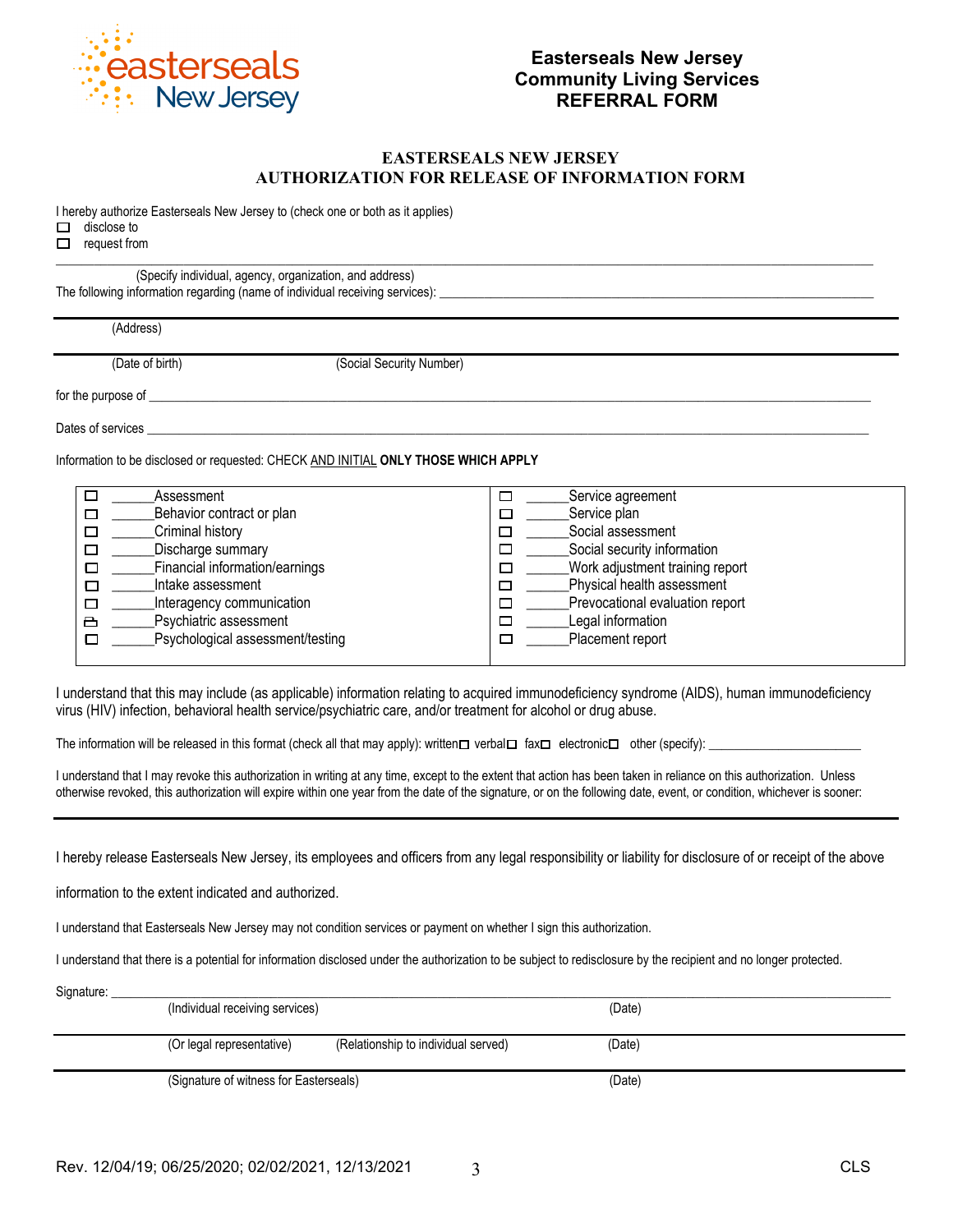

Middle Initial:

## **DEPARTMENT OF HUMAN SERVICES DIVISION OF MENTAL HEALTH & ADDICTION SERVICES**

## **CSS Eligibility Criteria Checklist**

Consumers must meet the medical necessity standard to be eligible to receive CSS. The medical necessity standard requires the presence of a "severe mental health need." N.J.A.C. 10:37B-1.2 (definition of eligible consumer).

In order to ensure that a consumer seeking CSS meets the medical necessity standard, the following checklist outlining the criteria for establishing a severe mental health need, as that term is defined at N.J.A.C. 10:37B-1.2, must be completed.

### I. Background Information

A. Consumer Information:

| Last Name: |  |
|------------|--|
|------------|--|

| First Name: |  |  |  |  |
|-------------|--|--|--|--|
|-------------|--|--|--|--|

| DOB: |  |
|------|--|
|      |  |

B. Person completing the checklist:

Last Name:

| First Name: |  |
|-------------|--|
|             |  |

| Employer: |  |
|-----------|--|
|           |  |

C. Date checklist completed: \_\_\_\_\_\_\_\_\_\_\_\_\_\_\_\_\_\_\_\_\_\_\_\_\_\_\_\_\_\_\_

- II. Severe Mental Health Needs: The consumer must meet the criteria set forth in Sections A, B and C below.
	- A. The consumer has a serious mental illness as evidenced by a diagnosis of and a documented history of treatment of or evaluation for the following (please check all applicable diagnoses, if any):

| Schizophrenia                       |                                      |
|-------------------------------------|--------------------------------------|
| Schizophreniform Disorder           | Bipolar II Disorder                  |
| Schizoaffective Disorder            | <b>Bipolar Disorder NOS</b>          |
| Delusional Disorder                 | Schizotypal Personality Disorder; or |
| Psychotic Disorder NOS              | Borderline Personality Disorder      |
| Major Depressive Disorder Recurrent | Other SMI diagnosis: (Specify below) |
| Bipolar I disorder                  |                                      |
|                                     |                                      |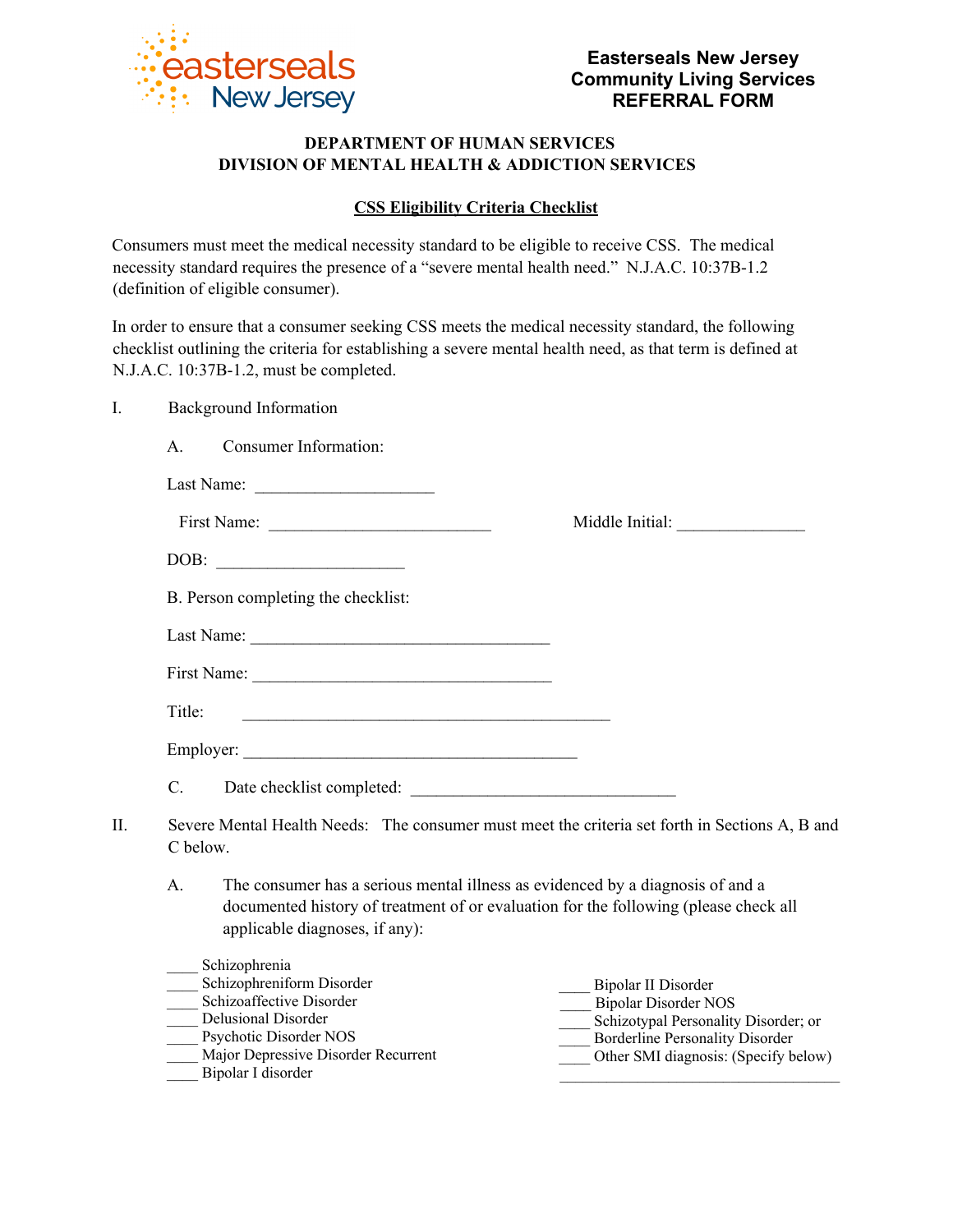

B. The consumer requires active rehabilitation and support services to achieve the restoration of functioning to promote the achievement of community integration and valued life roles in the social, employment, educational and/or housing domains.

Yes No

C. The consumer meets at least one of the following three criteria (please check all that apply):

i. Currently functions at a level, as assessed by an instrument approved by the Division, that puts the consumer at risk of hospitalization or other intensive treatment setting, such as 24 hour supervised congregate group or nursing home as assessed using an instrument approved by DMHAS instrument;

ii. Exhibits deterioration in functioning that will require hospitalization or treatment in another intensive treatment setting in the absence of community based services and supports;

iii. Does not have adequate resources and supports to live safely in the community.

Consumer's GLOF: \_\_\_\_\_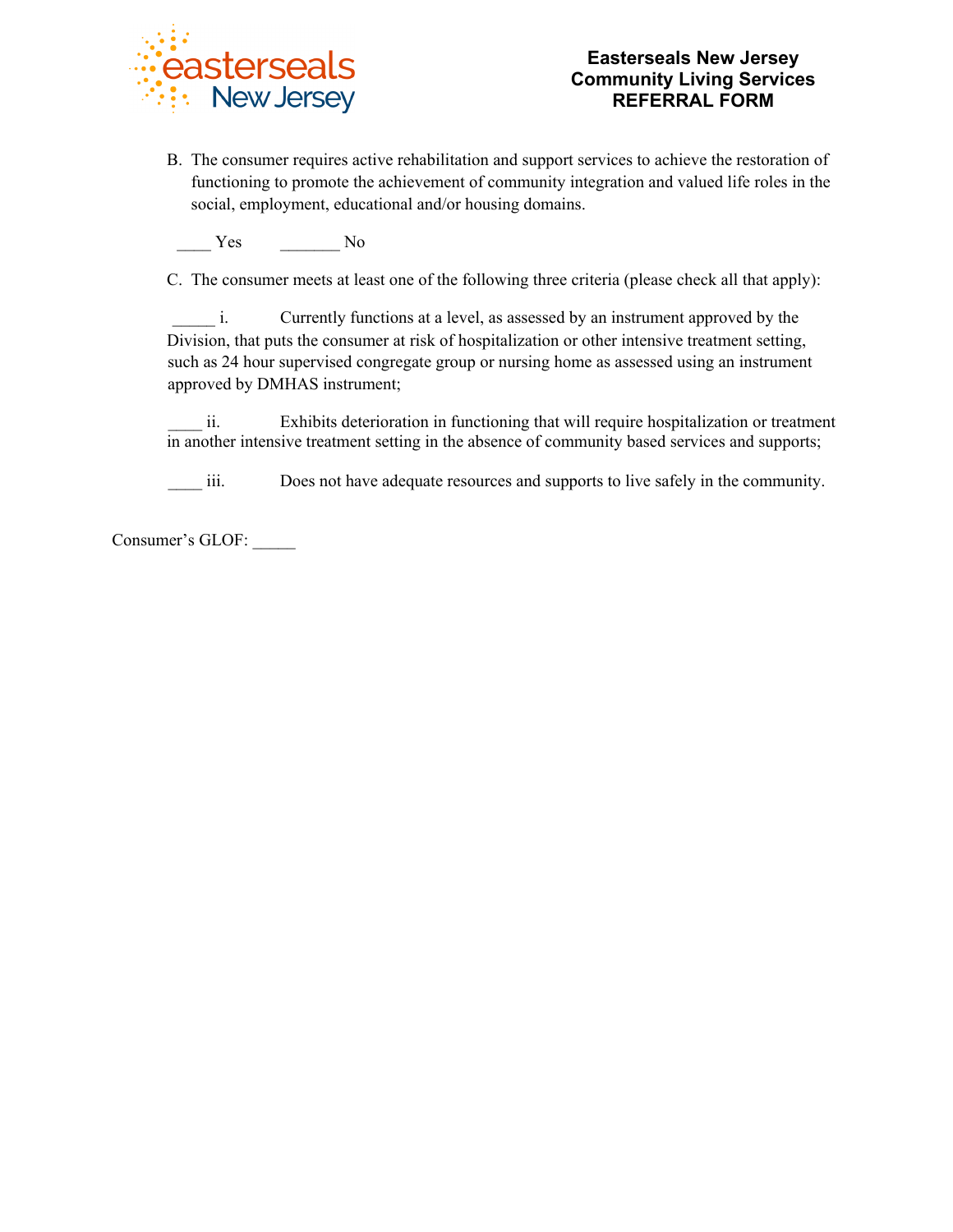

## **Easterseals New Jersey Community Living Services REFERRAL FORM**

# **GLOBAL LEVEL OF FUNCTIONING SCALE**

### Level

- 01: Dysfunctional in all four areas and is totally dependent upon others to provide a supportive protective environment. The person requires constant observation so as not to harm self or others.
- 02: Dysfunctional in all four areas and is almost totally dependent upon others to provide a supportive protective environment.
- 03: Not working; ordinary social unit cannot or will not tolerate the person; can perform minimal selfcare functions but cannot assume most responsibilities or tolerate social encounters beyond restrictive settings (e.g., in group, play, or occupational therapy).
- 04: Not working; probably living in ordinary social unit but not without considerable strain on the person and/or others in the household. Symptoms are such that movement in the community should be restricted or supervised.
- 05: May be capable of working in a very protective setting; marginally able to live in ordinary social unit and contribute to the daily routine of the household; can assume responsibility only for basic personal self-care matters.

NOTE: LEVELS 6 THROUGH 10 DESCRIBE PERSONS WHO ARE USUALLY FUNCTIONING SATISFACTORILY IN THE COMMUNITY, BUT FOR WHOM PROBLEMS IN ONE OR MORE OF THE CRITERION AREAS FORCE SOME DEGREE OF DEPENDENCY ON SOME FORM OF THERAPEUTIC INTERVENTION.

- 06: Emotional stability and stress tolerance are sufficiently low that successful functioning in the social and/or vocational/educational realms is marginal. The person is barely able to hold on to either job or social unit or both, without direct therapeutic intervention and a reduction of conflicts in either or both realms.
- 07: The person's vocational and/or social areas of functioning are stabilized, but only because of direct therapeutic intervention. Symptom presence and severity are probably sufficient to be both noticeable and somewhat disconcerting to the client and/or those around the client in daily contact.
- 08: The person is functioning and coping well socially and vocationally (educationally); however, symptom recurrences are sufficiently frequent to maintain a reliance on some sort of regular therapeutic intervention.
- 09: Functioning well in all areas with little evidence of distress present. However, a history of symptom recurrence suggests periodic contact with a mental health center, e.g., a client may receive a medication check from a family physician who then contacts the center monthly, or the client returns for bi-monthly social activities.
- 10: The person is functioning well in all areas and no contact with the Mental Health services is recommended.